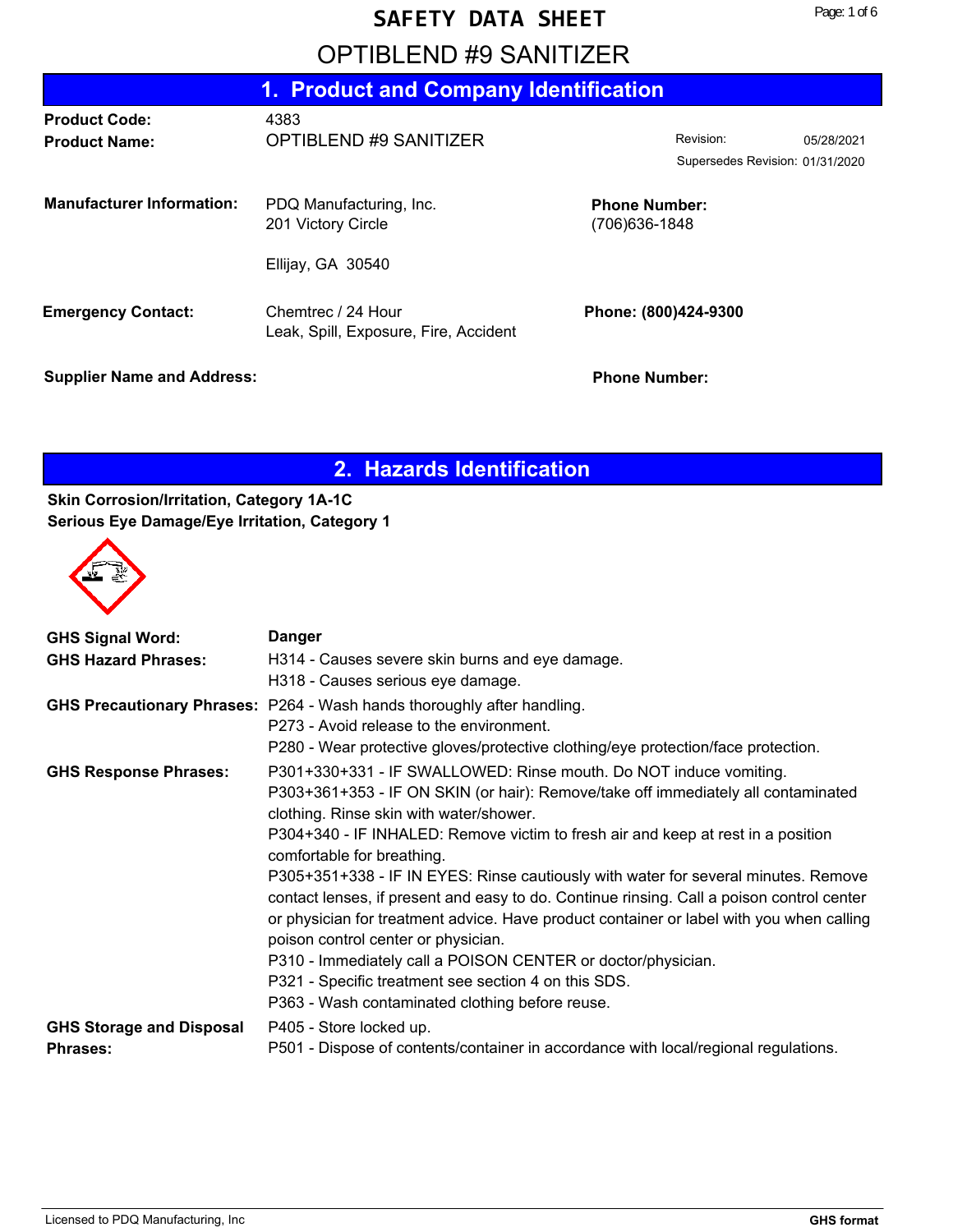## OPTIBLEND #9 SANITIZER

|                                                         |                                  |                                                                                                    | OPTIBLEND #9 SANITIZER                                                                                                                                                                   |
|---------------------------------------------------------|----------------------------------|----------------------------------------------------------------------------------------------------|------------------------------------------------------------------------------------------------------------------------------------------------------------------------------------------|
| <b>Potential Health Effects</b><br>(Acute and Chronic): |                                  |                                                                                                    | Harmful if swallowed. Causes severe skin burns and eye damage. Toxic to aquatic life.                                                                                                    |
| Inhalation:                                             |                                  | Harmful if inhaled.                                                                                |                                                                                                                                                                                          |
| <b>Skin Contact:</b>                                    |                                  | Contact may cause burns to skin and eyes.                                                          |                                                                                                                                                                                          |
| <b>Eye Contact:</b>                                     |                                  | Contact may cause burns to skin and eyes.                                                          |                                                                                                                                                                                          |
|                                                         | 3.                               |                                                                                                    | <b>Composition/Information on Ingredients</b>                                                                                                                                            |
| CAS#                                                    |                                  | <b>Hazardous Components (Chemical Name)</b>                                                        | <b>Concentration</b>                                                                                                                                                                     |
| 68424-85-1                                              | Quaternary ammonium<br>chlorides | compounds, benzyl-C12-16-alkyldimethyl,                                                            | $1.6 - 4.8%$                                                                                                                                                                             |
| 32426-11-2                                              |                                  | 1-Decanaminium, N,N-Dimethyl-N-octyl-, chloride 0.8-2.4 %<br>{Decyldimethyloctylammonium chloride} |                                                                                                                                                                                          |
| 7173-51-5                                               |                                  | 1-Decanaminium, N-Decyl-N,N-dimethyl-, chloride 0.8 -2.4 %                                         |                                                                                                                                                                                          |
| 5538-94-3                                               |                                  | 1-Octanaminium, N,N-Dimethyl-N-octyl-, chloride 0.8-2.4 %                                          |                                                                                                                                                                                          |
| $64 - 17 - 5$                                           | Ethyl alcohol {Ethanol}          |                                                                                                    | $0.5 - 1.5 %$                                                                                                                                                                            |
|                                                         |                                  |                                                                                                    | <b>4. First Aid Measures</b>                                                                                                                                                             |
| <b>Emergency and First Aid</b><br><b>Procedures:</b>    |                                  |                                                                                                    |                                                                                                                                                                                          |
| In Case of Inhalation:                                  |                                  | breathing. Call a POISON CENTER or doctor/physician.                                               | If breathing is difficult, remove to fresh air and keep at rest in a position comfortable for                                                                                            |
| In Case of Skin Contact:                                |                                  | or doctor/physician.                                                                               | IF ON SKIN (or hair): Remove/take off immediately all contaminated clothing. Rinse skin<br>with water/shower. Wash contaminated clothing before reuse. Call a POISON CENTER              |
| In Case of Eye Contact:                                 |                                  | POISON CENTER or doctor/physician.                                                                 | Flush eyes with plenty of water for at least 15 minutes, occasionally lifting the upper and<br>lower eyelids. Remove contact lenses, if present and easy to do. Continue rinsing. Call a |

IF SWALLOWED: Rinse mouth. Do NOT induce vomiting. Call a POISON CENTER or doctor/physician. **In Case of Ingestion:**

|                                                                                  |                                       | <b>5. Fire Fighting Measures</b>                                                                                                                                                 |
|----------------------------------------------------------------------------------|---------------------------------------|----------------------------------------------------------------------------------------------------------------------------------------------------------------------------------|
| <b>Flash Pt:</b>                                                                 | 0.00 F                                |                                                                                                                                                                                  |
| <b>Explosive Limits:</b>                                                         | LEL:                                  | UEL:                                                                                                                                                                             |
| <b>Autoignition Pt:</b>                                                          |                                       |                                                                                                                                                                                  |
| <b>Suitable Extinguishing Media: Water spray, fog or alcohol-resistant foam.</b> |                                       |                                                                                                                                                                                  |
| <b>Fire Fighting Instructions:</b>                                               | and collect water used to fight fire. | Containers can build up pressure if exposed to heat (fire). Runoff from fire control or<br>dilution water may cause pollution. Water runoff can cause environmental damage. Dike |
| <b>Flammable Properties and</b><br>Hazards:                                      |                                       |                                                                                                                                                                                  |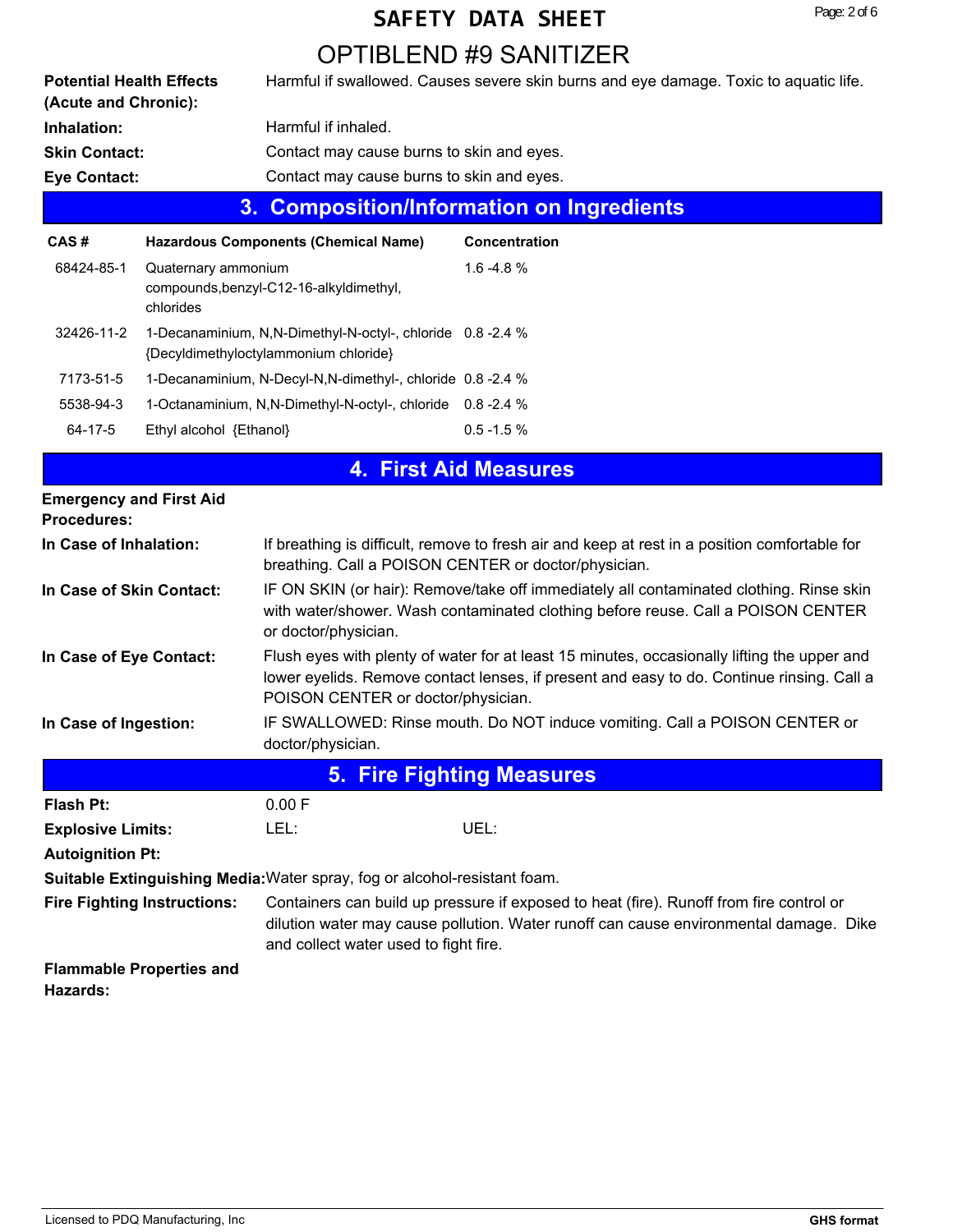# OPTIBLEND #9 SANITIZER **SAFETY DATA SHEET**

|                                                                |                                   | <b>6. Accidental Release Measures</b>                                                                                                                                    |                  |                     |
|----------------------------------------------------------------|-----------------------------------|--------------------------------------------------------------------------------------------------------------------------------------------------------------------------|------------------|---------------------|
| <b>Protective Precautions,</b><br><b>Emergency Procedures:</b> | <b>Protective Equipment and</b>   | For personal protection see section 8. Impervious gloves. Chemical safety goggles.<br>Chemical resistant boots.                                                          |                  |                     |
|                                                                | <b>Environmental Precautions:</b> | Do not discharge directly into the environment or into the sewer system. Avoid spillage<br>reaches watercourses and sewerage systems.                                    |                  |                     |
| <b>Material Is Released Or</b><br>Spilled:                     | <b>Steps To Be Taken In Case</b>  | Evacuate personnel to safe areas. Avoid contact with eyes, skin, and clothing.                                                                                           |                  |                     |
|                                                                |                                   | <b>7. Handling and Storage</b>                                                                                                                                           |                  |                     |
| Handling:                                                      | <b>Precautions To Be Taken in</b> | Do not ingest or inhale. Do not get in eyes, on skin or clothing. Do not breathe dust, mist,<br>or vapor. Use with adequate ventilation. Wash thoroughly after handling. |                  |                     |
| Storing:                                                       | <b>Precautions To Be Taken in</b> | Store in original container. Keep out of reach of children.                                                                                                              |                  |                     |
|                                                                | 8.                                | <b>Exposure Controls/Personal Protection</b>                                                                                                                             |                  |                     |
| CAS#                                                           | <b>Partial Chemical Name</b>      | <b>OSHA TWA</b>                                                                                                                                                          | <b>ACGIH TWA</b> | <b>Other Limits</b> |
| 68424-85-1                                                     | Quaternary ammonium               |                                                                                                                                                                          |                  |                     |

|                                                    | yl, chlorides                                       | compounds, benzyl-C12-16-alkyldimeth  |                                                            |                                                                                                                                                                         |  |
|----------------------------------------------------|-----------------------------------------------------|---------------------------------------|------------------------------------------------------------|-------------------------------------------------------------------------------------------------------------------------------------------------------------------------|--|
| 32426-11-2                                         | 1-Decanaminium.<br>N,N-Dimethyl-N-octyl-, chloride  | {Decyldimethyloctylammonium chloride} |                                                            |                                                                                                                                                                         |  |
| 7173-51-5                                          | 1-Decanaminium,<br>N-Decyl-N, N-dimethyl-, chloride |                                       |                                                            |                                                                                                                                                                         |  |
| 5538-94-3                                          | 1-Octanaminium,<br>N,N-Dimethyl-N-octyl-, chloride  |                                       |                                                            |                                                                                                                                                                         |  |
| 64-17-5                                            | Ethyl alcohol {Ethanol}                             |                                       | PEL: 1000 ppm                                              | TLV: 1000 ppm                                                                                                                                                           |  |
| <b>Respiratory Equipment</b><br>(Specify Type):    |                                                     |                                       | Respirator protection is not normally required.            |                                                                                                                                                                         |  |
| <b>Eye Protection:</b>                             |                                                     | EN166.                                |                                                            | Wear appropriate protective eyeglasses or chemical safety goggles as described by<br>OSHA's eye and face protection regulations in 29 CFR 1910.133 or European Standard |  |
| <b>Protective Gloves:</b>                          |                                                     | Use of gloves is recommended.         |                                                            |                                                                                                                                                                         |  |
|                                                    | <b>Other Protective Clothing:</b>                   |                                       |                                                            |                                                                                                                                                                         |  |
| <b>Engineering Controls</b><br>(Ventilation etc.): |                                                     |                                       | Use with adequate ventilation. Safety shower and eye bath. |                                                                                                                                                                         |  |
| <b>Practices:</b>                                  | Work/Hygienic/Maintenance                           | contaminated clothing before reuse.   |                                                            | Wash hands before breaks and immediately after handling the product. Wash                                                                                               |  |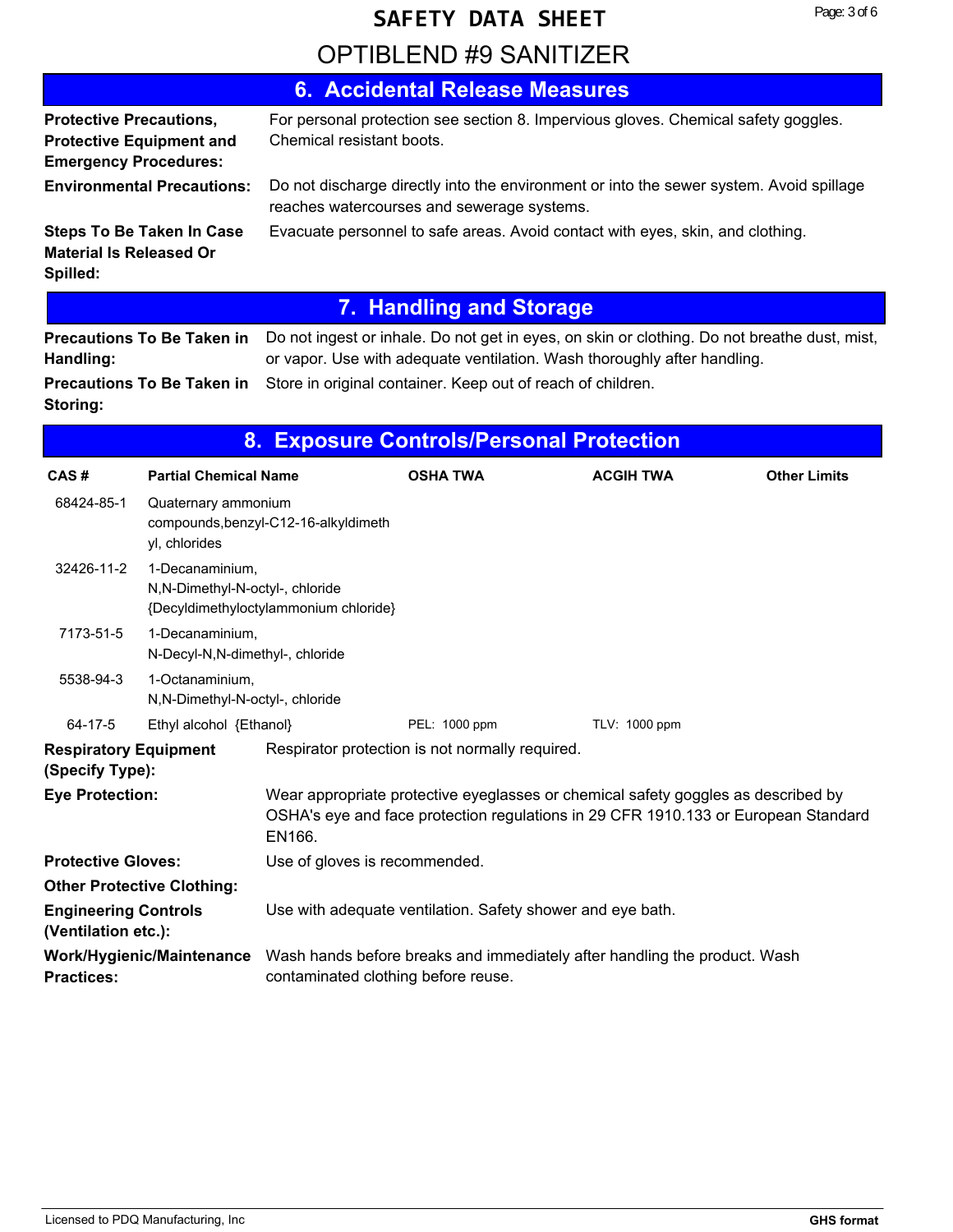## OPTIBLEND #9 SANITIZER

|                                                 | 9. Physical and Chemical Properties                                                             |
|-------------------------------------------------|-------------------------------------------------------------------------------------------------|
| <b>Physical States:</b>                         | [X] Liquid<br>$[$ ] Gas<br>[ ] Solid                                                            |
| <b>Appearance and Odor:</b>                     | Clear red liquid                                                                                |
|                                                 | sweetish odor.                                                                                  |
| <b>Freezing Point:</b>                          | ~0.00~C                                                                                         |
| <b>Boiling Point:</b>                           | $~100.00$ C                                                                                     |
| <b>Decomposition Temperature: NA</b>            |                                                                                                 |
| <b>Autoignition Pt:</b>                         |                                                                                                 |
| <b>Flash Pt:</b>                                | 0.00 F                                                                                          |
| <b>Explosive Limits:</b>                        | LEL:<br>UEL:                                                                                    |
| Specific Gravity (Water = 1):                   | $0.979 - 0.999$<br>at 20.0 C                                                                    |
| Vapor Pressure (vs. Air or                      | 17.5 MM HG at 20.0 C                                                                            |
| $mm Hg$ ):                                      |                                                                                                 |
| Vapor Density (vs. Air = 1):                    | NA.                                                                                             |
| <b>Evaporation Rate:</b>                        | $~1$ (H2O=1)                                                                                    |
| <b>Solubility in Water:</b>                     | Complete                                                                                        |
| <b>Saturated Vapor</b>                          | <b>NA</b>                                                                                       |
| <b>Concentration:</b>                           |                                                                                                 |
| <b>Viscosity:</b>                               | Water thin                                                                                      |
| pH:                                             | $5.0 - 8.0 - \omega$ 0.25%                                                                      |
| <b>Percent Volatile:</b>                        | > 85.0 % by weight.                                                                             |
| VOC / Volume:                                   | 0.0000 G/L                                                                                      |
|                                                 | <b>10. Stability and Reactivity</b>                                                             |
| Stability:                                      | Unstable [ ]<br>Stable $[X]$                                                                    |
| <b>Conditions To Avoid -</b>                    | Avoid contact with acids, reducing agents, oxidizers, nitrogen oxides, amines, ammonia          |
| Instability:                                    | or other nitrogen containing compounds.                                                         |
| Incompatibility - Materials To Chlorine Bleach. |                                                                                                 |
| Avoid:                                          |                                                                                                 |
| <b>Byproducts:</b>                              | Hazardous Decomposition or hydrogen chloride. Carbon dioxide, Carbon monoxide, nitrogen oxides. |
| <b>Possibility of Hazardous</b>                 | Will occur $\begin{bmatrix} 1 \end{bmatrix}$<br>Will not occur $[X]$                            |
| <b>Reactions:</b>                               |                                                                                                 |
| <b>Conditions To Avoid -</b>                    |                                                                                                 |
| <b>Hazardous Reactions:</b>                     |                                                                                                 |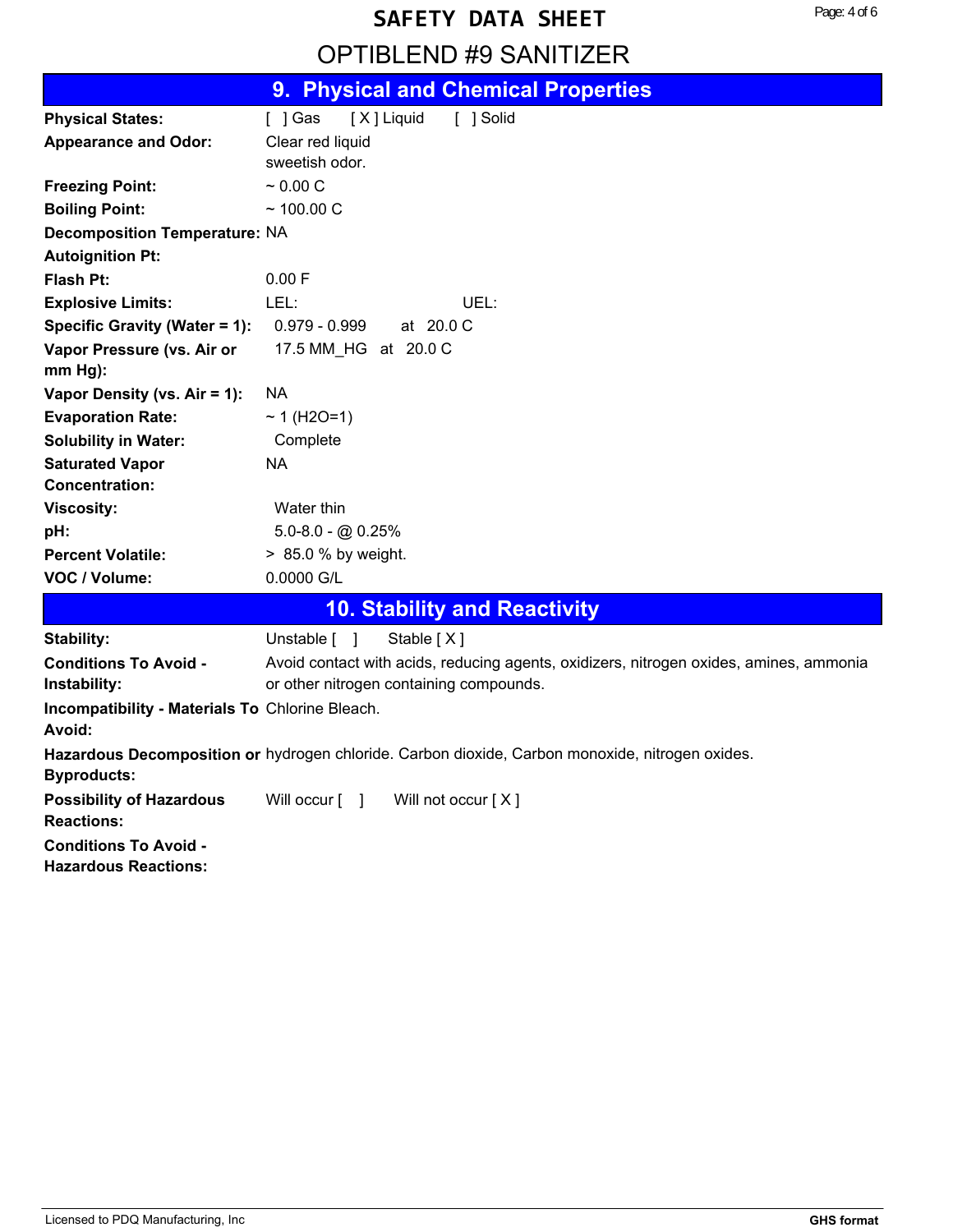## OPTIBLEND #9 SANITIZER

### **11. Toxicological Information**

| <b>Toxicological Information:</b>         |                                                                                          |            |             |              |             |
|-------------------------------------------|------------------------------------------------------------------------------------------|------------|-------------|--------------|-------------|
| CAS#                                      | <b>Hazardous Components (Chemical Name)</b>                                              | <b>NTP</b> | <b>IARC</b> | <b>ACGIH</b> | <b>OSHA</b> |
| 68424-85-1                                | Quaternary ammonium<br>compounds, benzyl-C12-16-alkyldimethyl, chlorides                 | n.a.       | n.a.        | n.a.         | n.a.        |
| 32426-11-2                                | 1-Decanaminium, N,N-Dimethyl-N-octyl-, chloride<br>{Decyldimethyloctylammonium chloride} | n.a.       | n.a.        | n.a.         | n.a.        |
| 7173-51-5                                 | 1-Decanaminium, N-Decyl-N, N-dimethyl-, chloride                                         | n.a.       | n.a.        | n.a.         | n.a.        |
| 5538-94-3                                 | 1-Octanaminium, N.N-Dimethyl-N-octyl-, chloride                                          | n.a.       | n.a.        | n.a.         | n.a.        |
| 64-17-5                                   | Ethyl alcohol {Ethanol}                                                                  | n.a.       | 1           | A4           | n.a.        |
|                                           | <b>12. Ecological Information</b>                                                        |            |             |              |             |
| <b>General Ecological</b><br>Information: | Toxic to aquatic life.                                                                   |            |             |              |             |

### **13. Disposal Considerations**

**Waste Disposal Method:**

Avoid release to the environment. Avoid spillage reaches watercourses and sewerage systems. Keep only in original container. Observe all federal, state, and local environmental regulations. Dispose of contents/container to ...

Inventory; CA PROP.65: No

### **14. Transport Information**

#### **LAND TRANSPORT (US DOT):**

**DOT Proper Shipping Name:** Disinfectants, liquid, corrosive n.o.s. (Contains Alkylbenzyl Ammonium Chloride) **DOT Hazard Class:** 8 **CORROSIVE UN/NA Number:** UN1903 **Packing Group:** II



#### **15. Regulatory Information**

|            | <u>Number 200</u>                                                                        |                                    |                                                                                   |              |
|------------|------------------------------------------------------------------------------------------|------------------------------------|-----------------------------------------------------------------------------------|--------------|
|            | EPA SARA (Superfund Amendments and Reauthorization Act of 1986) Lists                    |                                    |                                                                                   |              |
| CAS #      | <b>Hazardous Components (Chemical Name)</b>                                              | S. 302 (EHS)                       | S. 304 RQ                                                                         | S. 313 (TRI) |
| 68424-85-1 | Quaternary ammonium<br>compounds, benzyl-C12-16-alkyldimethyl,<br>chlorides              | No.                                | No.                                                                               | No.          |
| 32426-11-2 | 1-Decanaminium, N,N-Dimethyl-N-octyl-, chloride<br>{Decyldimethyloctylammonium chloride} | No.                                | No.                                                                               | No.          |
| 7173-51-5  | 1-Decanaminium, N-Decyl-N,N-dimethyl-, chloride                                          | No                                 | No                                                                                | No.          |
| 5538-94-3  | 1-Octanaminium, N,N-Dimethyl-N-octyl-, chloride                                          | No                                 | No                                                                                | No.          |
| 64-17-5    | Ethyl alcohol {Ethanol}                                                                  | No                                 | No                                                                                | No.          |
| CAS #      | <b>Hazardous Components (Chemical Name)</b>                                              | <b>Other US EPA or State Lists</b> |                                                                                   |              |
| 68424-85-1 | Quaternary ammonium<br>compounds, benzyl-C12-16-alkyldimethyl,<br>chlorides              |                                    | CAA HAP, ODC: No: CWA NPDES: No: TSCA: Yes -<br>Inventory, 4 Test; CA PROP.65: No |              |
| 32426-11-2 | 1-Decanaminium, N,N-Dimethyl-N-octyl-, chloride<br>{Decyldimethyloctylammonium chloride} | Inventory; CA PROP.65: No          | CAA HAP, ODC: No: CWA NPDES: No: TSCA: Yes -                                      |              |

7173-51-5 1-Decanaminium, N-Decyl-N,N-dimethyl-, chloride CAA HAP,ODC: No; CWA NPDES: No; TSCA: Yes -